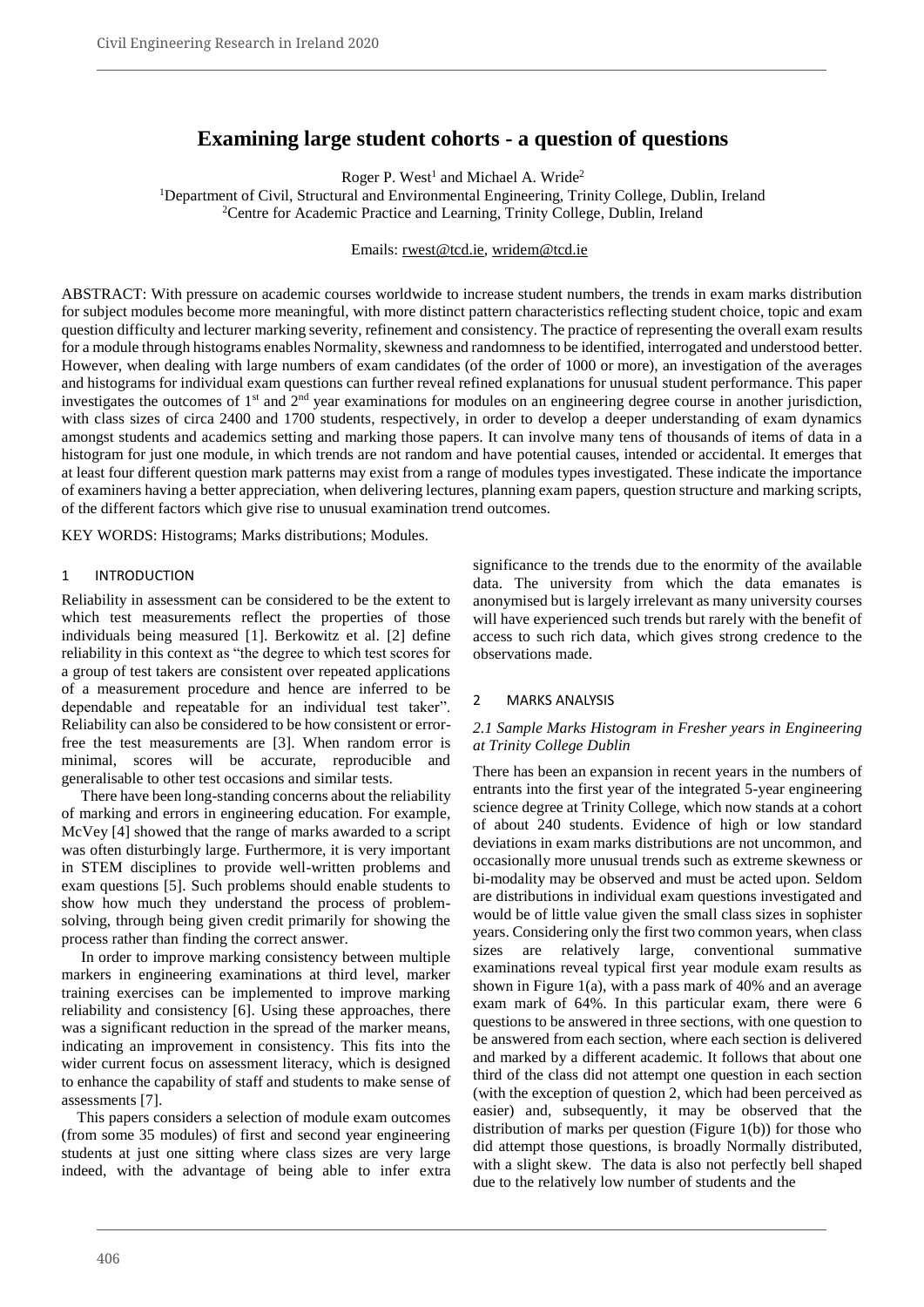

Figure 1. (a) Examination marks distribution for a typical module for 240 first year engineering students at TCD and (b) typical marks distribution by question.

granularity of marking (to at best 1 mark out of 20 in most cases). This graph broadly indicates that, with the exception perhaps of question (Q) 3 (which has a flatter curve), each question has a reasonable spread of marks and the questions and marking are suitably gradated so that only the best students do very well but most have a good chance of doing reasonably well. This is the norm and what one has come to expect of typical exam mark distributions in classes of mixed ability.

 In some jurisdictions outside Ireland, very large class sizes are not unusual. In examining these students' performance, one may expect that, again assuming mixed ability but very capable students in a class, the exam marks distribution in modules and in questions within modules will be broadly similarly Normally distributed but with more refined and meaningful trends due to the high numbers involved

 In the university under study, the overall pass mark in first year is 35%, which comprises three component marks: continuous assessments (called sessionals), a formal mid semester test/exam (MST) and an end-of-semester test/exam (EST), combined into a gross test result of 100% (GT). It is not uncommon for the EST to be weighted between 30 and 40% of the GT, so there is a heavier reliance on summative continuous assessment than would be the norm in Ireland. But there is an additional pass/fail criterion where every candidate must obtain a minimum of 25% in the MST/EST exam components combined.

 In first year engineering in 2020, there were over 2400 students (ten times that in Trinity) with somewhat less (about 1700) in second year engineering due to intake expansion this year. Given the number of modules involved in the two years combined (some 35), this amounts to over 26,000 (14,270 and 11,940 in first and second years respectively) end-of-semester exam scripts being examined in one semester. An analysis of the wealth of marks data available on examining these students can give new insights into many facets of an examining system: the teaching quality (where often 10 academics teach one module, all covering the entire syllabus in parallel lectures), the degree of difficulty of exam questions and the length of model answers, the granularity of marking and potential unintentional marking bias. The universal module exam rules specify that all students must answer all questions (which can be from 4 to 10 in number, depending on the module) and usually each lecturer marks just the entirety of one question on each paper, which helps to minimise marking bias, which could easily arise due to a single lecturer marking, perhaps, as many as 2440 scripts on the one exam question.

## 3 CASE STUDIES

Investigating several examples of modules in first and second year, which have been anonymised, will show some interesting and insightful trends in exam marks.

# *3.1 Module 1: 2nd Year Engineering Module*

In comparison with Figure 1, a typical exam results histogram in the university under study can be seen in Figure 2 in which the average MST, EST and GT marks are 50%, 64% and 56% respectively, noting that 1223 students took this module. Here the Normality of the curves and the better performance in the EST than MST may be observed. Either the EST exam was easier or when the MST results were published after mid-term, students ascertained they had to perform better, as the EST results show they did, where only 79 students failed the GT overall – a distinct advantage of having MST exams. The degree of Normality of marks in this case is typical of the results distributions in the 35 modules considered (as is expected) with just a few exceptions as described presently.



Figure 2. Typical module MST/EST and GT marks for Module 1 with 1223 students

#### *3.2 Module 2: 1st Year Sciences Module*

In contrast, an exception is the trend in exam marks distribution for a sciences module in first year (Figure  $3(a)$ ) which suggests that the opposite is occurring. With MST/EST/GT averages of 59, 43 and 67% respectively (with 69 overall failures), one may speculate that the exams were easier in the MST and some students work less hard before the EST as they were more confident of passing overall.

 An examination of the marks breakdown in individual questions for the entire cohort (of 1300) was possible due to the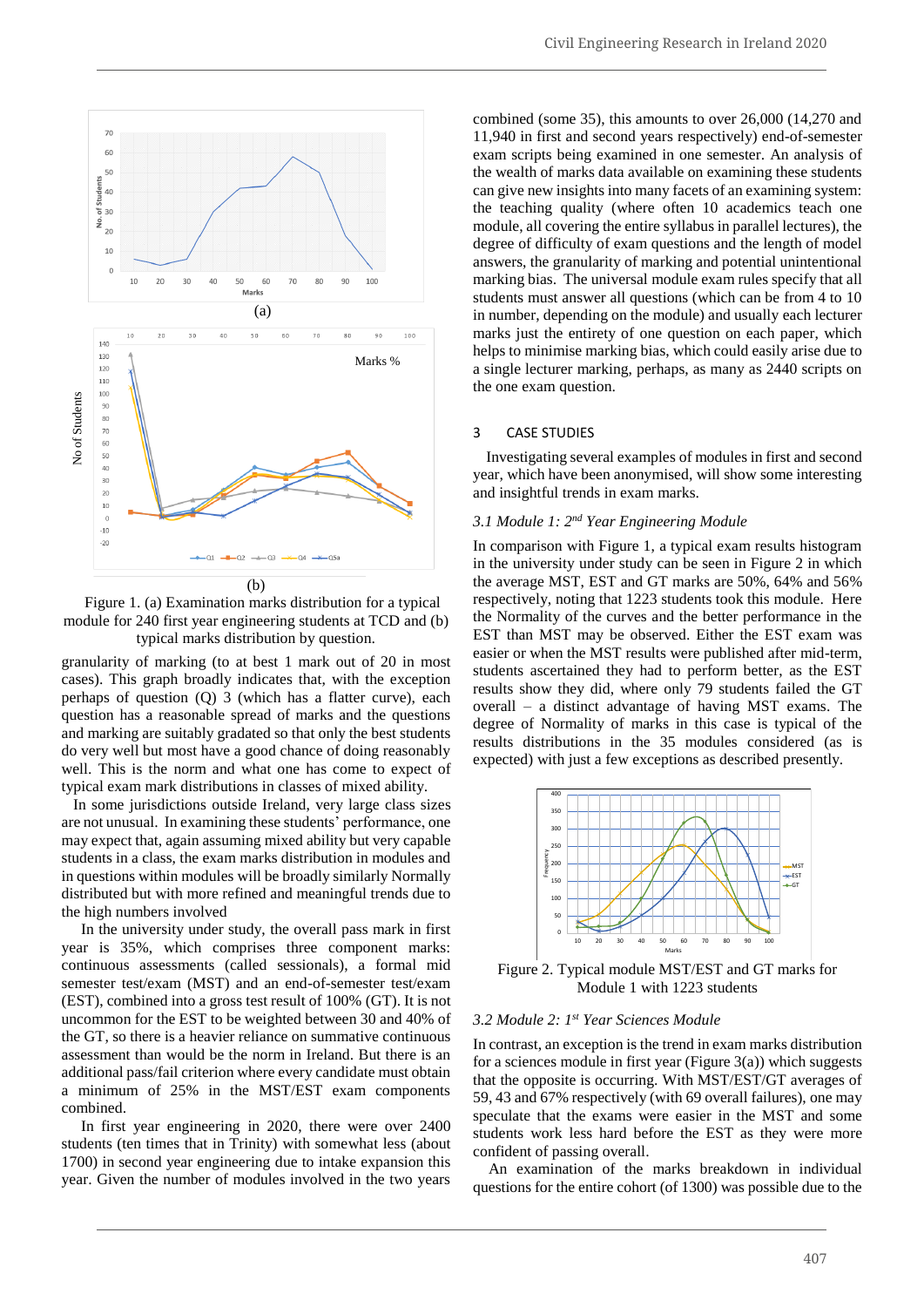diligence of the faculty in compiling these statistics (Figure 3(b) and Table 1) and this reveals, perhaps, an alternative reason for the poor performance in the EST.

Table 1. Marks statistics by question for a science module in 1<sup>st</sup> year with 1300 scripts.

|          |     |      | )3  | )4   | Эź  |
|----------|-----|------|-----|------|-----|
| Ex marks | 20  |      |     |      | 20  |
| Average  | 0.5 | 10.6 | 6.5 | 10.5 | 5.3 |
| St Dev   |     | 4.6  | 4.4 | 4.2  | 2.8 |
| % mark   | 53% | 53%  | 32% | 53%  | 7%  |

It may be observed that two questions, Q3 (32% average) and Q5 (27%), have very low averages which has special statistical significance because of the large cohort of students taking this exam – there must be a systematic reason for the averages being so low. The histogram of individual questions in Figure 3(b) reveals that Q1, 2 and 4 have regular Normal distributions with slight skews. It should be noted that about 6,500 individual marks were compiled to derive this figure. The histogram for Q5, however, has considerably higher kurtosis, showing clearly a low standard deviation and few obtained good marks in this question. The histogram for Q3 indicates a quite different pattern of marks, where, again, few candidates obtained more than 10 out of 20 for the question, but here a downward sloping distribution exists. This could represent either an unusually difficult question or a more severe marking regime, given that all 1300 scripts in that question were marked by one person.

 The two low question average marks suggest that, in fact, the candidates in this exam, who had to attempt all questions, were not being assessed fully on 5 questions (that is, 100% is not attainable) and thus the average EST mark for candidates is, not surprisingly, low at 43%.



Figure 3. (a) Typical module MST/EST and GT marks for Module 2 with 1300 students (b) Histogram of distribution of marks for individual questions.

# *3.3 Module 3: 2nd Year Engineering Module*

The histogram of overall marks for the 1219 candidates who took the third module under consideration (a non-numerate second year engineering module) in Figure 4(a) has MST/EST and GT average marks of 54, 41 and 52% respectively (with 77 GT failures) and attracted the attention of the authors because, despite a poor MST performance, the EST performance is worse and the marks spread is much higher than the MST (Table 2 and Figure 4(b)).

Table 2. Marks statistics by question for an engineering module in 2<sup>nd</sup> year with 1219 scripts.

|            |     |     | Ο?  | ገ4  | 05  |
|------------|-----|-----|-----|-----|-----|
| Ex marks   | l8  |     | 20  | 20  |     |
| Av Mark    |     |     |     | 8.2 | 6.8 |
| Percentage | 41% | 47% | 39% | 41% | 38% |

While the marks show consistency in the question averages for a large cohort of students, albeit with low percentages (a maximum of 47% in Q2), the histogram of the marks per question in Figure 4(b) shows that Q5 has a strong skew in the distribution and Q1 has a downward sloping distribution similar to that seen in Module 2 above. This unusual distribution goes a long way to explaining the large number of students (circa 230) who did poorly in Q1 in particular.



Figure 4. (a) Typical module MST/EST and GT marks for Module 3 with 1219 students (b) Histogram of marks on individual questions.

## *3.4 Module 4: 2nd Year Engineering Module*

Another engineering module in 2<sup>nd</sup> year was of interest because the MST and EST spreads were more or less identical with slight evidence of bi-modality in the EST. With average MST/ES/GT marks of 50, 47 and 53% respectively (Figure 5(a), with 32 fails in 387 candidates), it was instructive to view the marks per question distribution (as shown in Table 3 and Figure 5(b)): Questions 6 and 7 appear to be poorly answered, while the other averages are typically randomly varying, as one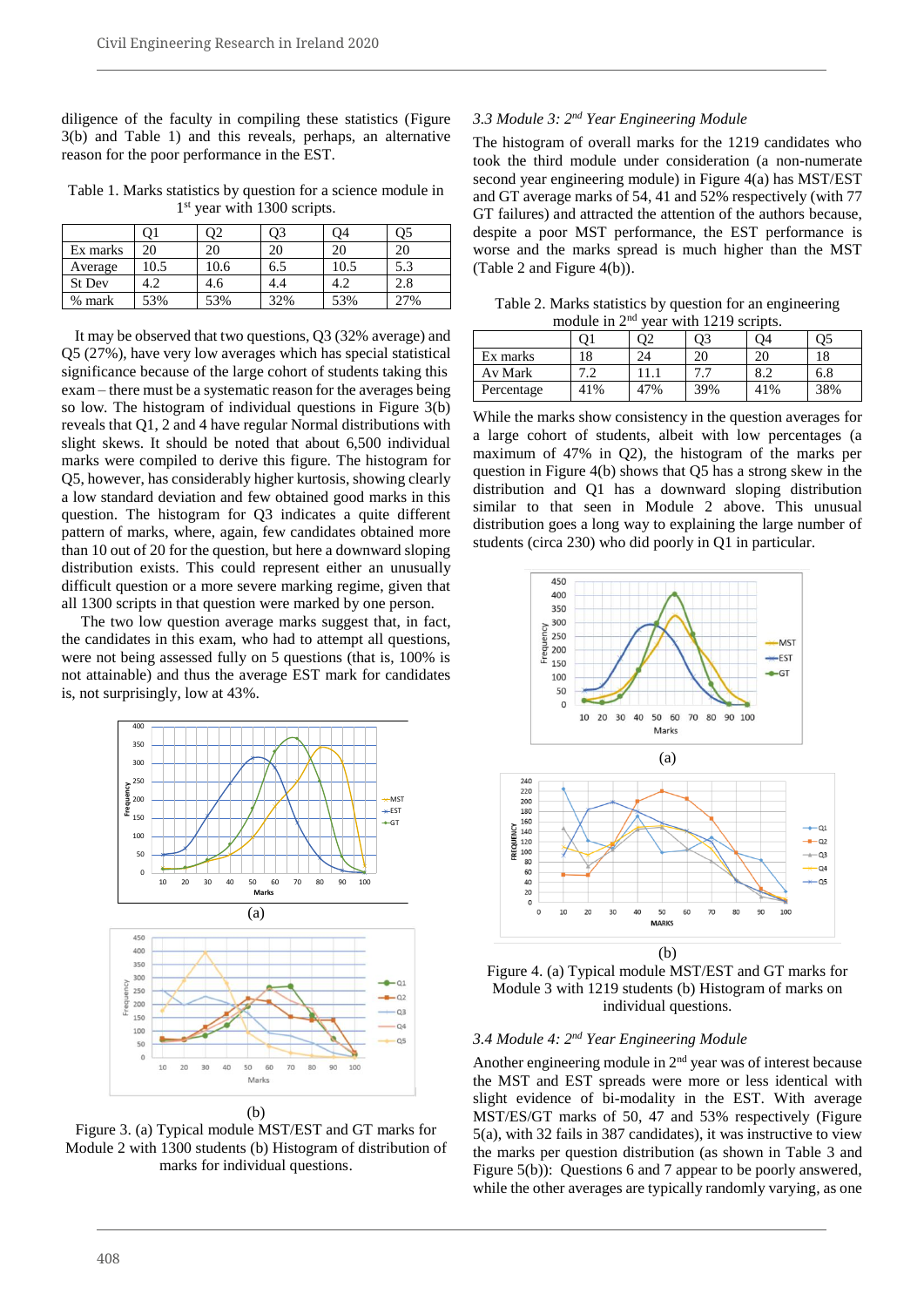might have expected. However, the histogram of the distribution of marks for each of the 8 questions (Figure 5(b)) shows that Q3, 6 and 7 had high numbers of students who could not start the question (with scores of less than 10% in those questions), which partly explains the low averages in these questions. Q7 broadly sloped downwards in contrast to Q2 which broadly sloped upwards, explaining the higher average in this question. It is also interesting to note that the distributions in almost every question is more random and less "Normal" than in, for example, the majority of questions in Figure 2(b), which may possibly be attributed to a less refined marks allocation. This more random distribution of patterns is the third type of pattern which will be discussed presently.

Table 3. Marks statistics by question for engineering module in 2nd year with 387 scripts.

|      |     | O <sub>2</sub> |     | O4  | O5  | O6  | $\Omega$ | O8  |
|------|-----|----------------|-----|-----|-----|-----|----------|-----|
| Ex   | 12  |                |     |     |     |     |          | 14  |
| Avge | 6.8 | 7.6            | 5.5 | 6.1 | 5.8 | 4.6 | 2.8      | 6.2 |
| %    | 56% | 58%            | 46% | 47% | 49% | 38% | 23%      | 44% |



Figure 5. (a) Typical module MST/EST and GT marks for Module 4 with 387 students (b) Histogram of marks for individual questions.

# *3.5 Module 5: 2nd Year Engineering Module*

This highly numerate module was separated into two distinct parts, where the year was split in two, each half taking one or other part in the two semesters, with some overlap between the two sets of four questions in each part. The histogram of the MST and EST marks (Figure  $6(a)$ ) shows a strong skew (MST/EST/GT averages are 33, 33 and 43%) and the results show there are 155 candidates of 453 (35%) who failed by obtaining less than 25% in the combined MST+EST score and 109 (24% in the GT) failed overall. To attempt to understand why the overall exam performance is so poor, a review of the EST question marks distribution in some 232 of the 453 scripts shows the individual question breakdown as shown in Table 4

| Table 4. Marks statistics by question for an engineering           |  |
|--------------------------------------------------------------------|--|
| science module in 2 <sup>nd</sup> year from sample of 232 scripts. |  |

|      | Part A |     |      |             | Part B |    |      |     |
|------|--------|-----|------|-------------|--------|----|------|-----|
|      |        | Э2  | O3   | Ο4          |        | O2 | O3   | Ο4  |
| Ex   | 30     | 25  | 25   | 20          | 20     | 30 | 30   | 20  |
| Avg  | 5.5    | 9.2 | 10.4 | C C<br>ر ـ  | 9.9    |    | 10.5 | 5.2 |
| $\%$ | 18     | 37  | 42   | $1^{\circ}$ | 49     | 39 | 35   | 26  |

(and Figures 6(b) and (c)), noting that Part A and Part B have exam average percentages of 31% (that is, below the overall pass mark) and 37% respectively.

 In Part A, the average percentage mark for questions 1 and 4 (18 and 13% respectively) are abnormally low while in Part B, question 4 has a very low average mark (at  $26\%$ ) – and explain to a large degree the unusually high failure rates.

 In addition, plots of the histograms of the entire cohort in Part A and Part B are shown in Figures 6(b) and (c) respectively. In some questions (Q1 and 4 in Part A and Q4 in Part B), many students did very poorly indeed (less than 10%), while in almost all questions of the eight there is no evidence of a Normal distribution in the marks awarded. In fact, there is some evidence of a downward or flat trend in numbers of students obtaining marks from 20% to 100% in most questions, indicating the degree of difficulty of these exam questions. These trends will be discussed later in the paper.



Figure 6. (a) Typical module MST/EST and GT marks for Module 5 with 453 students (b) Histogram of marks for individual questions on Part A (c) and Part B.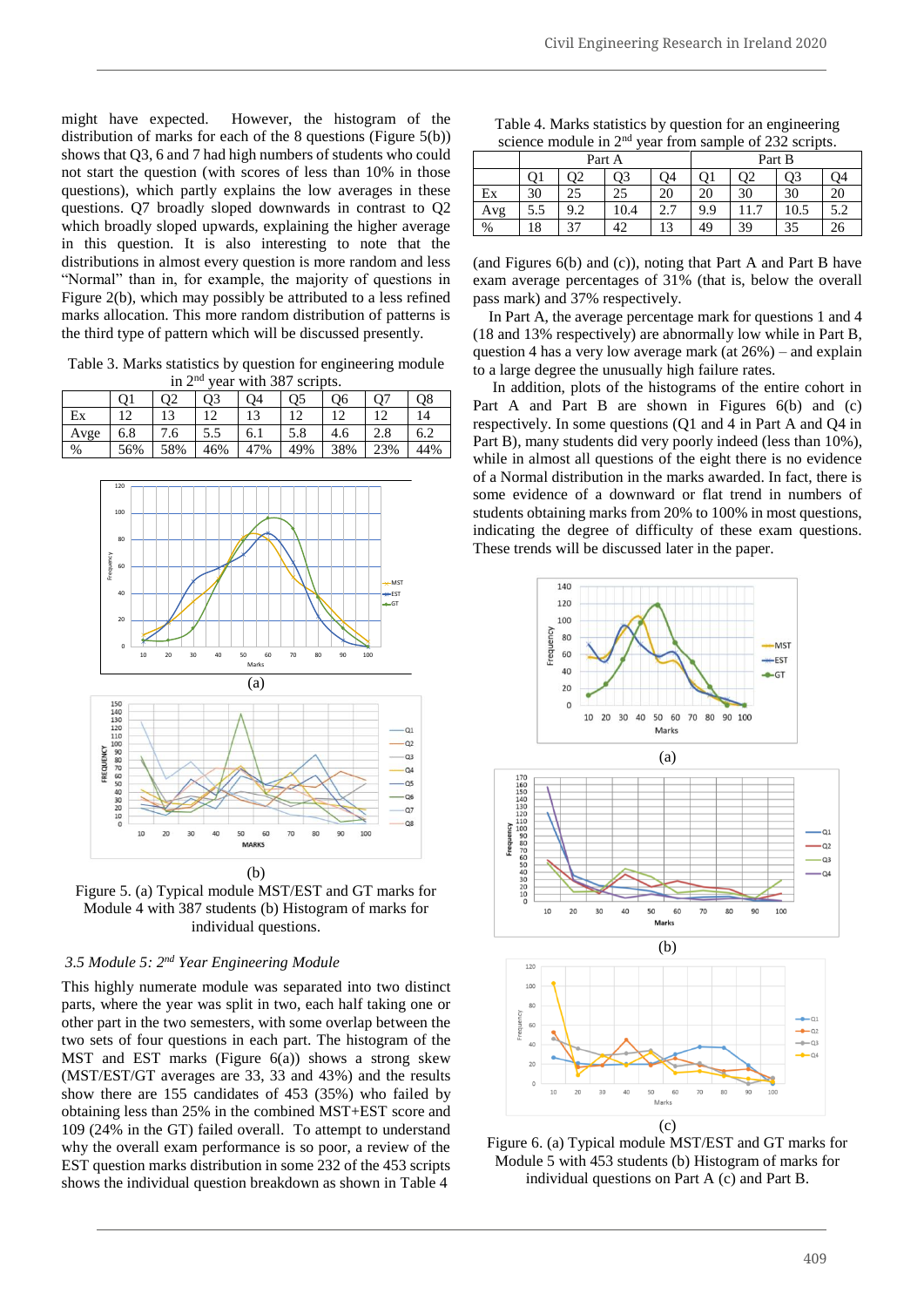## *3.6 Module 6: 1 st Year Engineering Module*

This 1<sup>st</sup> year engineering module had more than 10% failures (242 in a cohort of 2446) despite an EST average of 53% and GT average of 61%. Both the MST and EST marks distribution (Figure 7(a)) are unusual in that they are not bell-shaped and have high standard deviations. In the EST marks, a complete set of individual question marks (over nine compulsory questions, about 22,000 marks in total) were evaluated for question averages (Table 5). From this, it is evident that none of the questions was very poorly scored, but given the very high number of candidates, it might be argued that this topic was not being marked out of 100% as a consequence of having to answer all 9 questions (where questions 5, 6 and 9 had averages less than 50%) and, with 2446 candidates, 597 (24%) failed to obtain at least 33% in the EST.

Table 5. Marks statistics by question for a engineering module in 1<sup>st</sup> year from 2446 scripts.

|      |     | 02 | O <sub>3</sub> | O <sub>4</sub> | Q <sub>5</sub> | O6  | $\overline{O7}$ | O8  | O <sub>9</sub> |
|------|-----|----|----------------|----------------|----------------|-----|-----------------|-----|----------------|
| Ex   | 10  |    | 10             | 10             | 20             |     | 10              |     |                |
| Avg  | 6.2 |    | 6.4            | 6.4            | 8.9            | 4.5 | 6.2             | 5.3 | 4.0            |
| $\%$ | 62  |    | 64             | 64             |                | 45  | 62              | 53  | 40             |

 Furthermore, it was possible to inspect the graphs of student attainment on a question-by-question basis, as shown in Figure 7(b). In this case, one can observe that a clear cohort of students are doing very well in individual questions  $(> 9/10)$ , but also many are also doing very poorly  $(< 1/10)$ . What is particularly striking here is that a flat curve exists in between these extremes (that is, students have just as much chance of scoring 2 as 3 as 4 etc. marks out of 10), and that this marking trend exists for all 9 questions with only one minor exception (Q8). Possible reasons for this, the fourth and last trend type, will be discussed presently.



Figure 7. (a) Typical module MST/EST and GT marks for Module 6 with 2446 students (b) Histogram of distribution of marks for individual questions.

#### 4 DISCUSSION

There is a number of potential issues highlighted by the shapes of the graphs presented here which, from time to time, may be universal in their application: the degree of difficulty and the length of model answers of exam questions could be too disparate; later parts of questions may rely on knowing the correct answer to earlier more difficult parts; overly 'granular' marking rubrics can result in cumulative errors; there could be potential unintentional marking bias between different academics marking the different questions. This latter should provide internal consistency within questions, but not necessarily between questions. Also, in some questions, there could be an over-emphasis placed on giving credit for the final answer (the product) rather than also giving due credit to the process, even if the final answer is incorrect [5]. There is also the fact that students are expected to answer all the questions on the exam paper, so there may be some issues around having sufficient time to answer the later questions (assuming they attempt to answer the questions in order) or abandoning some questions with no time to go back to complete them - and there may be some evidence for these effects in Tables 2-5 and in Figure 3 for Q5.

 The graphs discussed in this paper fall into four general categories as follows: Normally distributed, left to right fall, peaky/granular and flat. Figures 1(b) and 2 represent a Normal distribution of marks which existed in the large majority of exam modules studied here. The bell curve indicates that there is a distinct beginning, middle and end to the questions, which enables reliable separation out of students of different abilities with respect to each other. Also, in TCD there is a choice of questions while in the other university there is not; with choice, the students have an opportunity to focus on questions in topics they feel more confident in, whilst excluding those on topics they are less comfortable/familiar with. This means that there is also an added layer of student self-assessment, that is, the students carry out metacognition on their own thinking and abilities during the examination itself in order to select their preferred questions to answer [8].

In some profiles, the mean score is skewed left to right, such as for Q3 in Figure 3. It seems that this question is simply too hard for the students to complete, with perhaps some parts of it being disproportionately hard compared to other parts (or a hard part in the middle section on which the latter part relies), since progressively smaller numbers of students achieve the higher marks. Given that all questions must be answered, a tactic many students might employ is when they get part way through a question and come across a difficulty, they move on to another question, but can't complete the difficult one in time before the exam ends. Thereby, the histogram for that question has a peak to the left, such as for Q1 and Q5 in Figure 4(b), Q7 in Figure 5(b) and almost all questions in Figure 6b. It could also be that the marking is too harsh, although one would feel that if this were the case for each part of the question, the marks would be uniformly low with a flatter curve.

 This falling off profile also exhibits some aspects of the peaky/granular profile as exemplified by Figure 5b. It is characterized by little evidence of any Normal behaviour, which mitigates against any meaningful discernment of differences in student ability. Some questions exhibit a discrete high frequency to the left, indicating that students are unable to